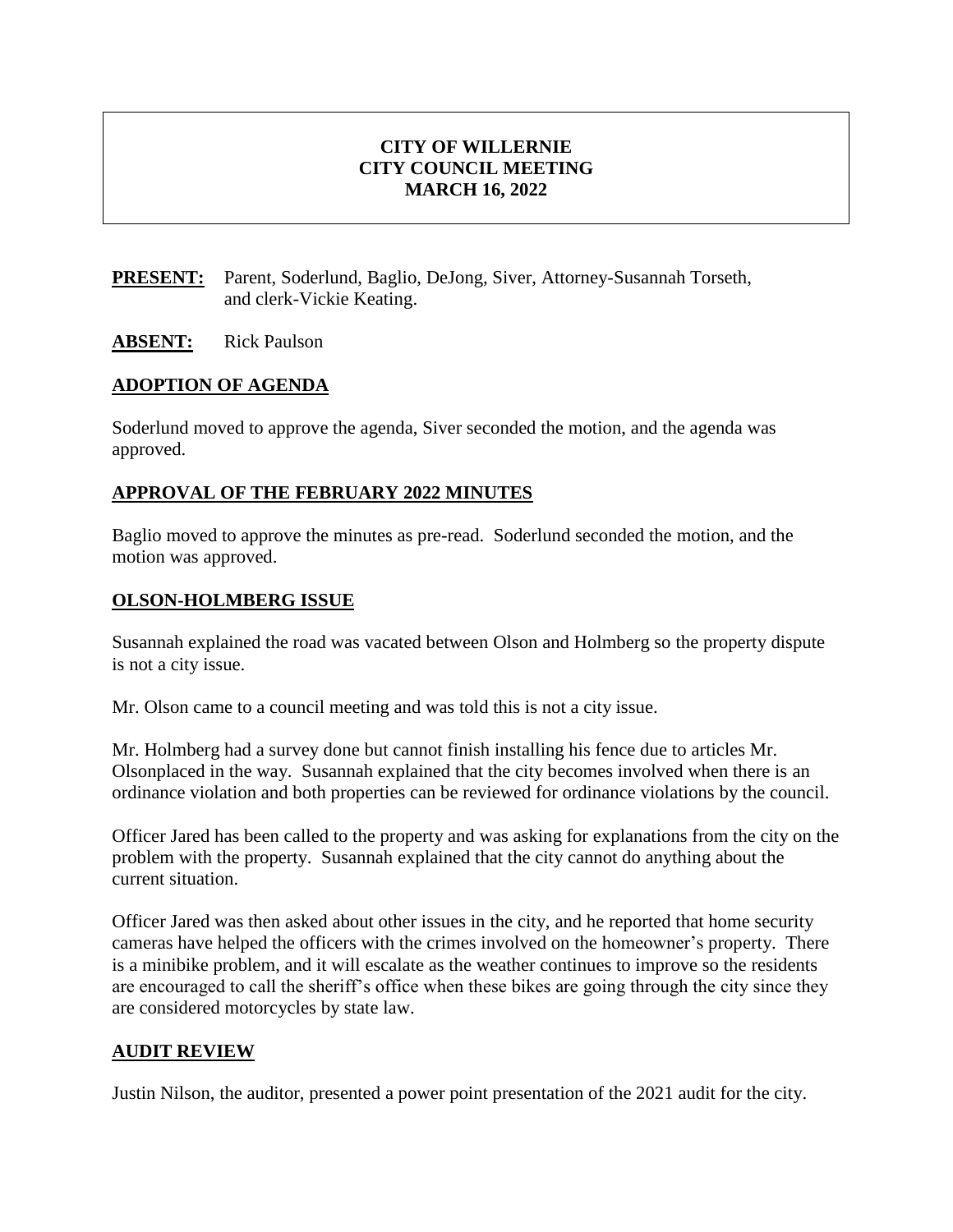Justin explained the performance indicators and they found no violations in the city. There is limited segregation of duties due to the size of the city and would encourage quarterly reports.

The auditor went through the audit and explained there were positive results, Willernie is doing a god job with the accounts and the fund balances are improving. The utility funds are consistent with the last four years and the income exceeds the debt in the water and refuse account. The sewer account has remained consistent but needs to be increased due to the maintenance of the lines and the increasing age of the sewer lines. This should be considered when working on the new budget.

The tax rate is favorable and in the 49 to 50% compared to other cities of the same size.

Justin recommends a review of the accounting system due to the electronic procedures reading the water meters. The current system was installed in 1997 and it should be reviewed. New software is recommended to make the utility billing easier. Justin will work with his firm and make a presentation on a new system for the city in the future.

## **OEVERING HOMES JEFF AND EMILY**

Parent explained the reason Jeff and Emily were invited to the meeting was to review the plans for the houses on Clyde and Craig. The plans should have been presented to the council for review before building began and since they were not the council would like to ask some questions concerning the houses.

Jeff said grating on the road has been done and filled in, but the council reminded him this is a city street, and the flow of the water needs to be inspected since the erosion is gone. There are houses below this level and the water should flow around them without causing damage to their property. Jeff did not know this was a city road, he thought it was the driveway.

Parent informed Jeff and Emily that this is an unvacated city street with utilities under it. There needs to be a concrete plan before the grading and excavation can continue. Rice Creek Watershed should be contacted, and a permit obtained from them before continuing the process.

Jeff was planning on installing retaining walls to prevent any issues with the neighboring property, however, the council explained that this cannot happen before a plan is approved by the watershed district and the city. The stormwater flow needs to be considered and Jack Kramer, the building inspector, suggested an as-built survey where the intended flow of drainage will flow correctly around the other properties.

Parent informed Jeff nothing else can be done on this property until the watershed district is contacted and the plans need to be approved by the city before continuing with anything on the property.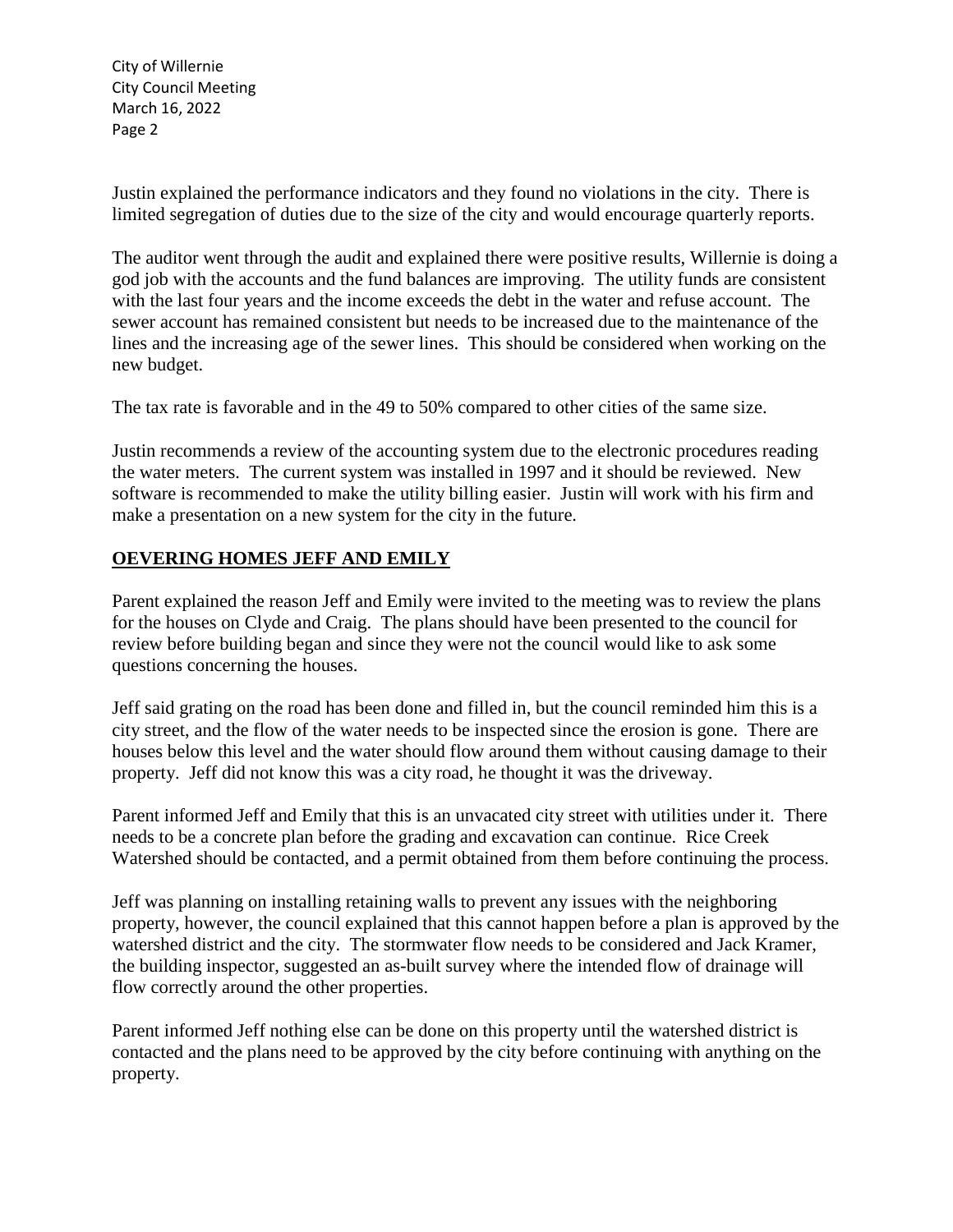#### **BUSINESS LICENSE**

The owner of the fitness business on Stillwater Road did not attend the meeting to ask for a business license after calling and asking to be on the agenda. The next step is a cease-and-desist order for this business.

After much discussion Baglio moved to have the business cease and desist. Soderlund seconded the motion and the motion passed.

## **RESOLUTION FOR ESTABLISHING UNCHANGED PRECINCTS AND POLLING PLACE**

Parent read through the resolution to establish the unchanged precincts and polling place for the City of Willernie in the November 2022 election.

Baglio moved to approve the resolution, Soderlund seconded the motion and the motion passed.

## **APPOINTMENT OF THE ENGINEER**

Parent explained that Jenn Solseth has taken a job with the City of Woodbury and will no longer be the engineer for Willernie.

Jen introduced Marcus Johnson from Bolton-Menk as the new city engineer to Parent during a meeting on the maintenance building.

A motion to appoint Marcus Johnson as the Willernie City Engineer was made by Parent. DeJong seconded the motion and the motion passed.

Marcus attended via Zoom.

Marcus is looking into companies that build pole barns, obtaining quotes and checking on the wages in question for the maintenance building. He will also help with the houses on Craig.

All the paperwork has been received from the county on the grant, Rick will work on the inside of the building when the outside is done due to the cost of supplies.

## **BUILDING PERMITS**

DeJong is concerned about the procedures for new houses being built in Willernie. He passed out a document for review by the council concerning the building permit process.

There doesn't seem to be any separation from new houses being built and renovations such as windows, roofs, etc. DeJong would like to change this procedure for the city.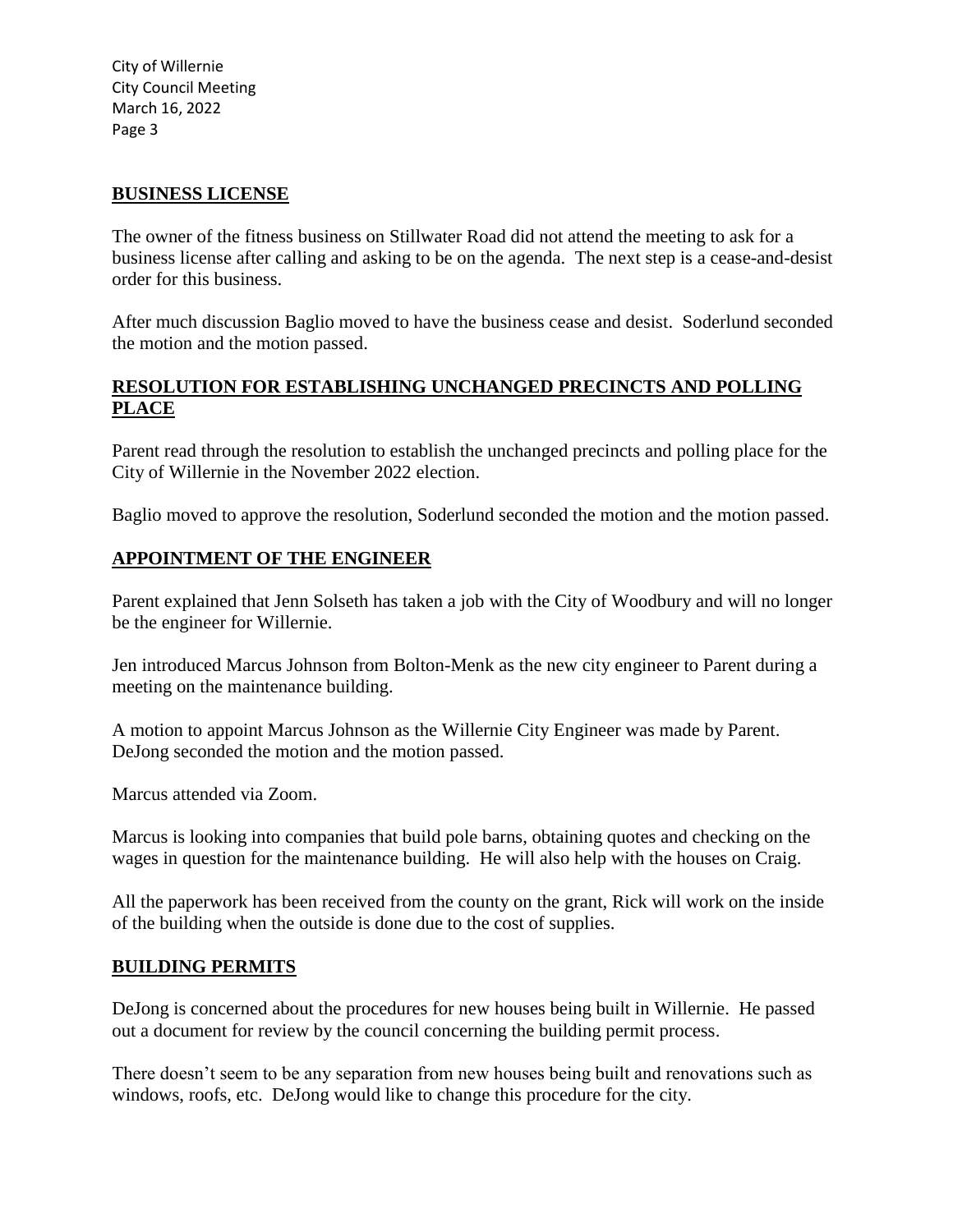DeJong recommended a moratorium on the building permits, a resolution requiring all building permits to be brought to the council and/or all building ordinances with structural changes are presented to the council.

The council does not feel a moratorium is necessary or that all building permits should be brought to the council for approval. However, a process to review the building permit stipulations for the city should be enacted.

## **RESOLUTION FOR RENEWAL OF PROSECUTIONS**

Susannah presented the resolution to be approved so the legal firm can obtain information from the state of Minnesota when prosecuting offenders in the City of Willernie. This is a joint powers agreement with the BCA and helps review the complaints in the court system. The price for the use of the program is \$780 a year which has been modified since 2018.

Parent moved to approve the resolution, Baglio seconded the motion and the motion passed.

# **YARDS IN VIOLATION**

On the commercial violations, Paragon Pools needs to fix the fence, Roma Market has articles of junk beside the shed in the back that need to be removed and the building on Derby has a van that has been sitting there all winter. The businesses just need a reminder to clean up these areas at the present time.

Brad Patraw on Wildwood Road still has articles that need to be removed. He has failed to appear twice at court so he will be fined.

## **RICK REPORT**

In Rick's absence Parent asked for any suggestions for the upcoming newsletter. Several suggestions were made by the council that will be incorporated into the quarterly newsletter.

## **APPROVAL OF THE BILLS**

Baglio moved to approve the bills, Siver seconded the motion, and the bills were approved.

# **REQUEST FOR A SPECIAL MEETING**

Susannah recommended reviewing the building permit process before the next council meeting so a report can be given at that time.

Soderlund moved to meet with the building inspector in two weeks for suggestions on future procedures. Baglio seconded the motion and the motion passed.